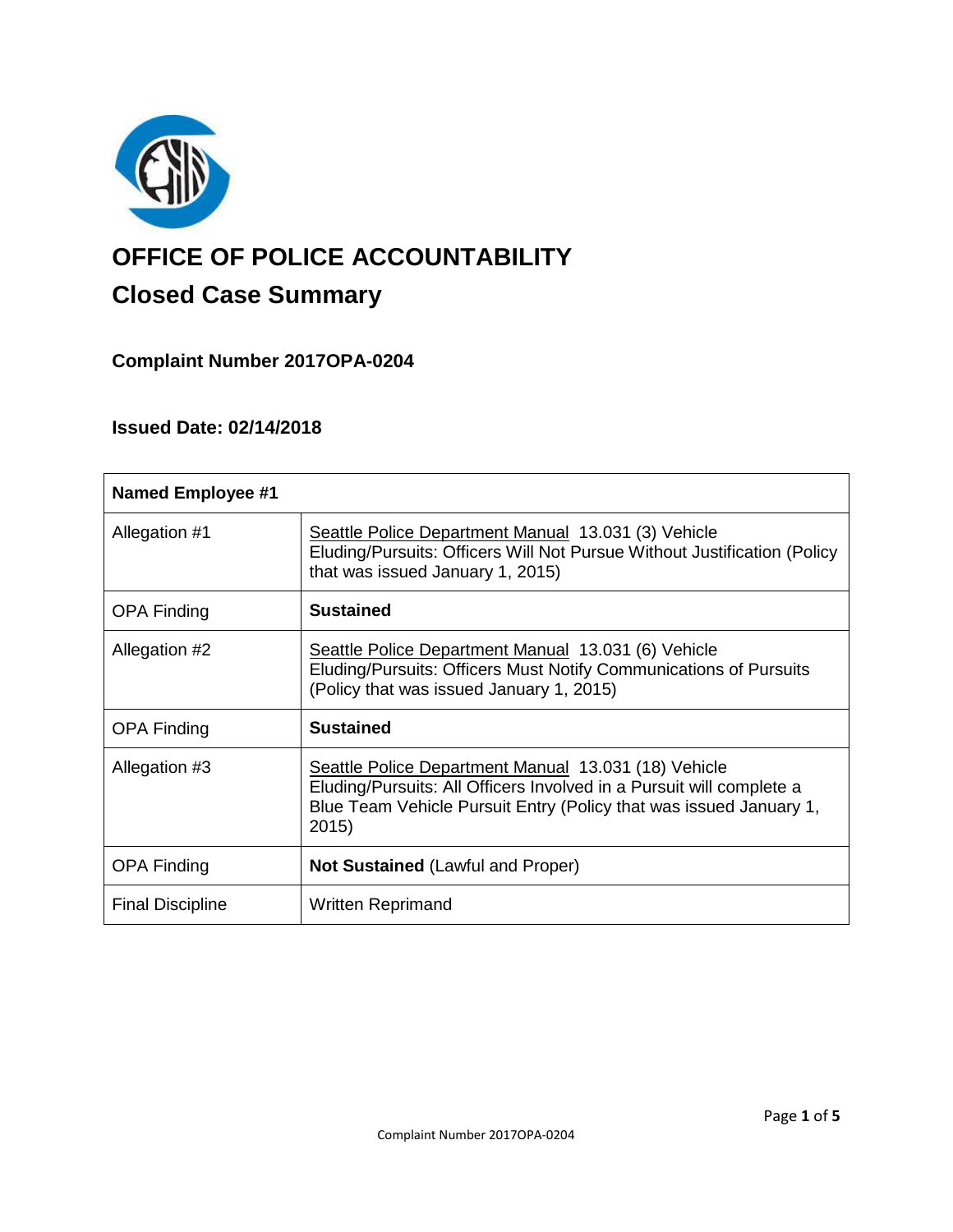| <b>Named Employee #2</b> |                                                                                                                                                                      |
|--------------------------|----------------------------------------------------------------------------------------------------------------------------------------------------------------------|
| Allegation #1            | Seattle Police Department Manual 13.031 (3) Vehicle<br>Eluding/Pursuits: Officers Will Not Pursue Without Justification (Policy<br>that was issued January 1, 2015)  |
| <b>OPA Finding</b>       | <b>Not Sustained (Lawful and Proper)</b>                                                                                                                             |
| Allegation #2            | Seattle Police Department Manual 13.031 (6) Vehicle<br>Eluding/Pursuits: Officers Must Notify Communications of Pursuits<br>(Policy that was issued January 1, 2015) |
| <b>OPA Finding</b>       | <b>Not Sustained (Inconclusive)</b>                                                                                                                                  |
| <b>Final Discipline</b>  | N/A                                                                                                                                                                  |

# **INCIDENT SYNOPSIS**

Officers responded to a request for an area search for a warrant suspect who was in possession of a reported stolen vehicle. While officers were conducting a high risk vehicle stop, the suspect fled in the stolen vehicle, nearly striking the patrol vehicle operated by Named Employee #1. Named Employee #1 pursued the suspect and Named Employee #2 assumed the role of secondary pursuit vehicle.

# **COMPLAINT**

The complainant, a Department supervisor, alleged that Named Employees engaged in a pursuit of a vehicle that may have violated several portions of the SPD Manual Section involving Vehicle pursuits. Specifically, that it was an out of policy pursuit for a property crime, and that they failed to property broadcast the required details of the pursuit over the radio. Additionally, while the Named Employee #1 completed a Collision report, she failed to complete a Blue Team Vehicle Pursuit entry.

# **INVESTIGATION**

The OPA investigation included the following actions:

- 1. Review of the complaint memo
- 2. Search for and review of all relevant records and other evidence
- 3. Review of In-Car Video (ICV)
- 4. Interviews of SPD employees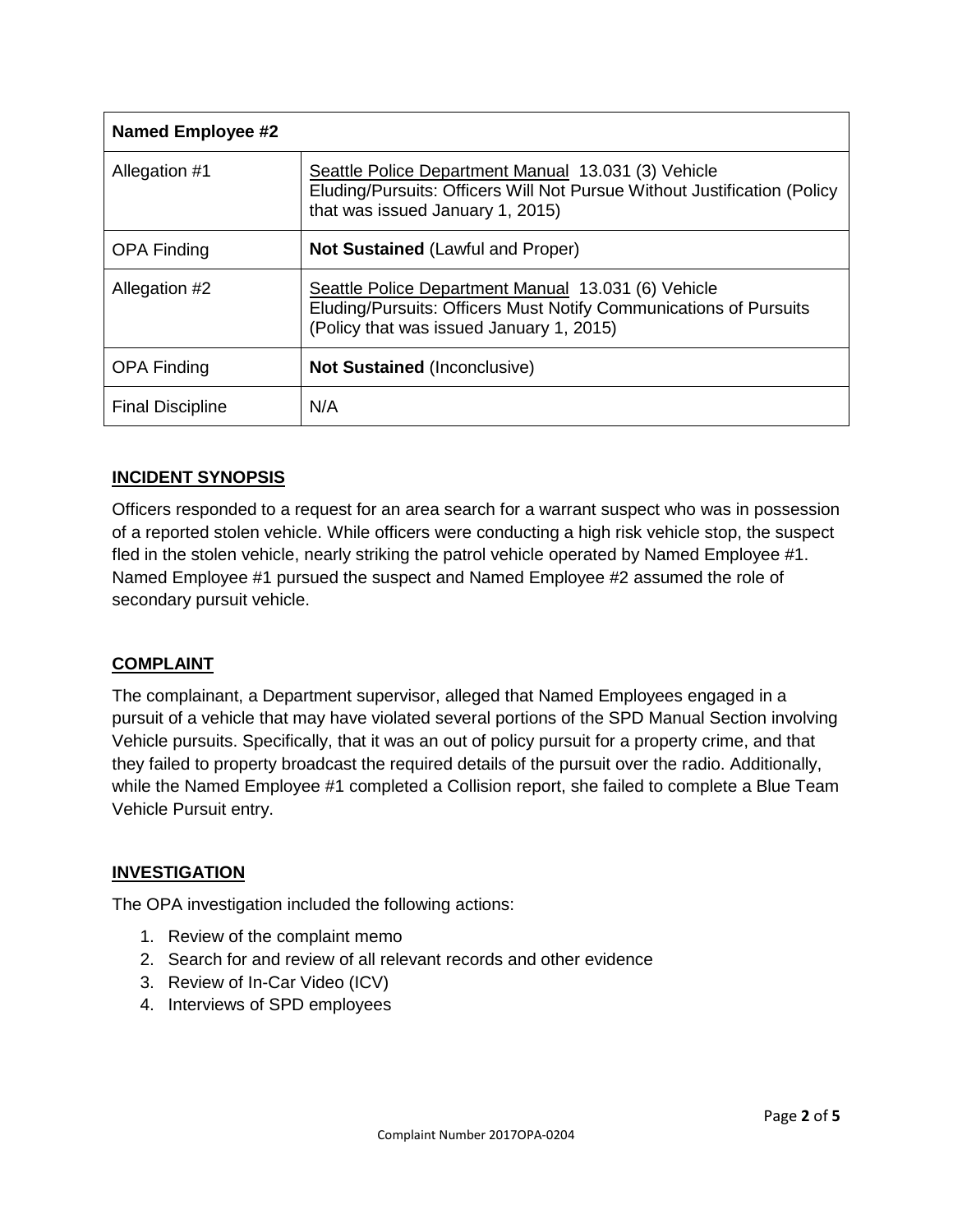# **ANALYSIS AND CONCLUSION**

The preponderance of the evidence showed that Named Employee #1 initiated and continued a pursuit of an eluding vehicle. SPD Policy 13.031(3) prohibits officers from engaging in vehicle pursuits for "traffic violations, civil infractions, misdemeanors, gross misdemeanors, property crimes or the act of eluding alone." Named Employee #1 told OPA she believed the driver of the eluding vehicle was intentionally trying to ram her police car and cause injury to Named Employee #1. It was reasonable for Named Employee #1 to consider the possibility that the driver of the eluding vehicle might be thinking of ramming the police car and it was also reasonable for Named Employee #1 to believe she might be injured should her car be rammed. However, apart from the driving pattern of the eluding vehicle, there was no evidence to support the claim the driver attempted to assault Named Employee #1 by ramming her police car. In fact, after Named Employee #1 initially positioned her police car at the exit of the car wash such that there was a gap through which a vehicle could pass, Named Employee #1 began to pull her police car slowly forward as the eluding vehicle pulled out of the car wash and began to drive through the gap. It appeared the eluding vehicle was attempting to get past the police car and escape. A few moments later, during the pursuit when the eluding vehicle was temporarily blocked by another car, the reverse lights of the eluding car came on for just a moment or two, Then the driver of the eluding vehicle appeared to move forward and brake twice with a jerking motion, causing the police car operated by Named Employee #1 to strike the back of the eluding vehicle. There was no evidence the driver of the eluding vehicle was attempting to ram or assault Named Employee #1 at this point either. Based on the preponderance of the evidence, the OPA Director found that the only basis for pursuing the vehicle was for traffic infractions, misdemeanor/gross misdemeanor crimes (e.g., driving, obstruction, eluding), and a felony property crime (possession of a stolen vehicle). As such, this pursuit was not permitted under SPD policy.

# SPD Policy 13.031(6) says:

*The primary unit shall immediately advise Communications when initiating a pursuit and shall update relevant details including: - Reason for pursuit; - Location; - Direction; - Description of suspect vehicle and suspect(s); - Speed; - Traffic conditions (Pedestrians and Vehicles). After joining the pursuit, the secondary unit shall assume the responsibility for all radio transmissions from the primary unit.*

The preponderance of the evidence showed that Named Employee #1 did not immediately advise Communication that she was initiating a pursuit, nor did she provide the information required in policy prior to Named Employee #2 arriving as a secondary unit.

Named Employee #1 was treated for injuries immediately following this pursuit and went out on injury leave. As such, she was unable to complete the required Blue Team Vehicle Pursuit Entry until she returned to work.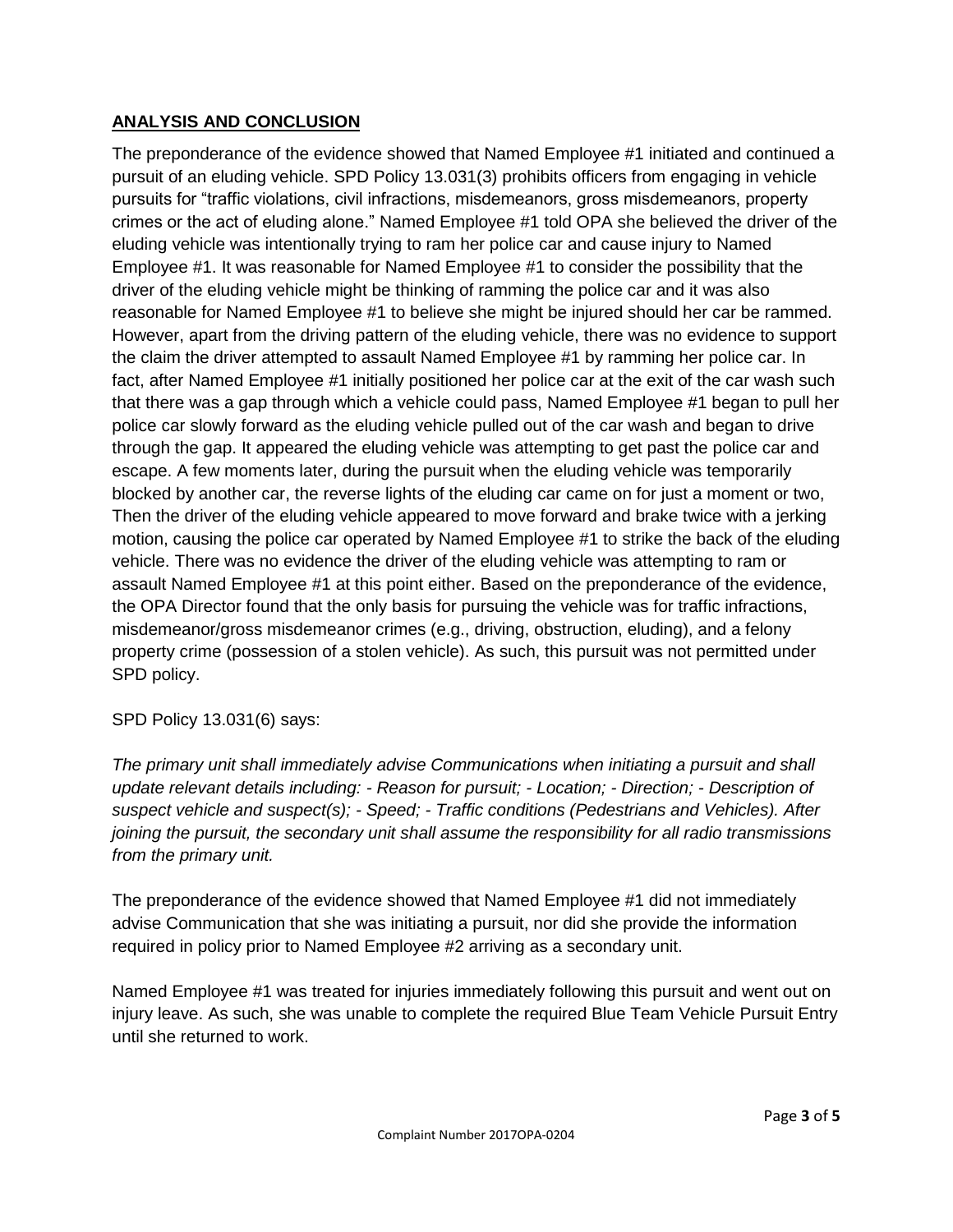Named Employee #2 observed Named Employee #1's patrol car chasing after the eluding vehicle and saw that no other officers were following. Named Employee #2 was not aware of the reason for the pursuit, but was concerned for the safety of Named Employee #1 should the driver of the eluding vehicle pose a danger. Following SPD training, Named Employee #2 followed after Named Employee #1 to provide her with cover and assistance. While the pursuit itself was not permitted under SPD policy, Named Employee #2 was not aware of this fact and properly joined behind Named Employee #1 to provide her with assistance for her safety.

Named Employee #2 told OPA that he was unable to operate the police radio in his car because his long gun was not properly secured and it got in the way. OPA was not able to verify this. Given that there was a possibility Named Employee #2 was physically prevented from safely operating the police radio in his car and absent a preponderance of evidence to either substantiate or refute this, the OPA Director recommended a Not Sustained finding.

# **FINDINGS**

# **Named Employee #1**

# Allegation #1

A preponderance of the evidence showed that this pursuit was not permitted under SPD policy. Therefore a **Sustained** finding was issued for *Vehicle Eluding/Pursuits: Officers Will Not Pursue Without Justification*.

#### Allegation #2

A preponderance of the evidence showed that Named Employee #1 did not immediately advise Communication that she was initiating a pursuit. Therefore a **Sustained** finding was issued for *Vehicle Eluding/Pursuits: Officers Must Notify Communications of Pursuits*.

# Allegation #3

A preponderance of the evidence showed that Named Employee #1 was unable to complete the required Blue Team Vehicle Pursuit Entry until she returned to work. Therefore a finding of **Not Sustained** (Lawful and Proper) was issued for *Vehicle Eluding/Pursuits: All Officers Involved in a Pursuit will complete a Blue Team Vehicle Pursuit Entry*.

#### **Discipline Imposed:** Written Reprimand

#### **Named Employee #2**

#### Allegation #1

A preponderance of the evidence showed that Named Employee #2 was not aware of the reason for the pursuit, and properly joined behind Named Employee #1 to provide her with assistance for her safety. Therefore a finding of **Not Sustained** (Lawful and Proper) was issued for *Vehicle Eluding/Pursuits: Officers Will Not Pursue Without Justification*.